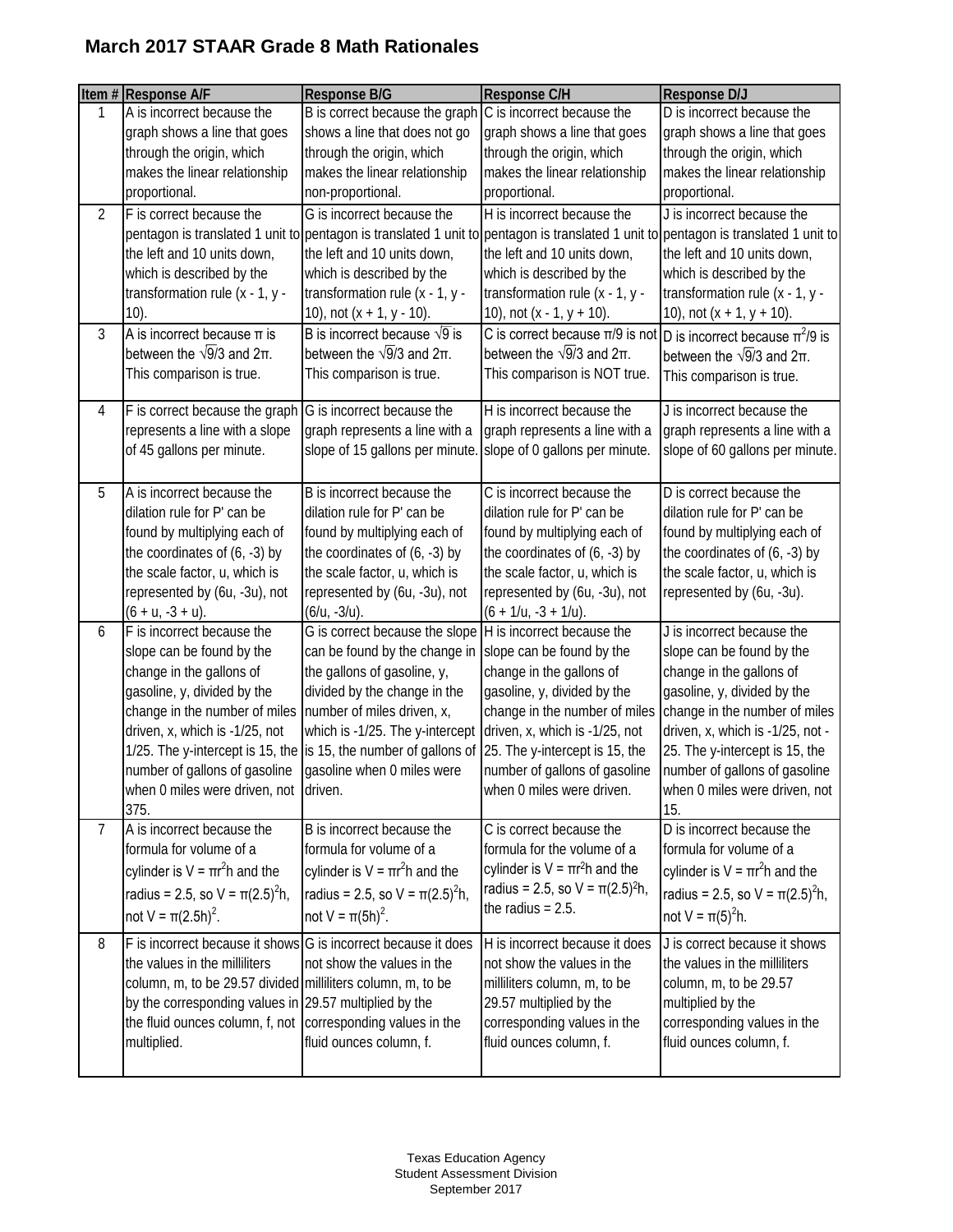|                 | Item # Response A/F                                                                                                                                                                                                                                                                                           | Response B/G                                                                                                                                                                                                                                                                                                           | Response C/H                                                                                                                                                                                                                                                                                           | Response D/J                                                                                                                                                                                                                                                                                                                                           |
|-----------------|---------------------------------------------------------------------------------------------------------------------------------------------------------------------------------------------------------------------------------------------------------------------------------------------------------------|------------------------------------------------------------------------------------------------------------------------------------------------------------------------------------------------------------------------------------------------------------------------------------------------------------------------|--------------------------------------------------------------------------------------------------------------------------------------------------------------------------------------------------------------------------------------------------------------------------------------------------------|--------------------------------------------------------------------------------------------------------------------------------------------------------------------------------------------------------------------------------------------------------------------------------------------------------------------------------------------------------|
| 9               | A; 32.5 is correct because<br>using the Pythagorean<br>Theorem, $a^2 + b^2 = c^2$ gives,<br>$26^2 + 19.5^2 = 1056.25$ and the<br>square root of 1056.25 is 32.5.                                                                                                                                              | B; Students may have added<br>$19.5 + 26 = 45.5$ or multiplied<br>$19.5 \times 26 = 507.$                                                                                                                                                                                                                              |                                                                                                                                                                                                                                                                                                        |                                                                                                                                                                                                                                                                                                                                                        |
| 10 <sup>°</sup> | F is correct because based on<br>the scatterplot, the best<br>prediction of the average<br>amount of money spent on<br>groceries for 7 people is<br>closest to 240.                                                                                                                                           | G is incorrect because based<br>on the scatterplot, the best<br>prediction of the average<br>amount of money spent on<br>groceries for 7 people is<br>closest to 240, not 190.                                                                                                                                         | H is incorrect because based<br>on the scatterplot, the best<br>prediction of the average<br>amount of money spent on<br>groceries for 7 people is<br>closest to 240, not 210.                                                                                                                         | J is incorrect because based<br>on the scatterplot, the best<br>prediction of the average<br>amount of money spent on<br>groceries for 7 people is<br>closest to 240, not 300.                                                                                                                                                                         |
| 11              | A is correct because each<br>value of x is paired more than<br>once with a corresponding<br>value of y. This graph does<br>NOT represent y as a function<br>of x.                                                                                                                                             | B is incorrect because each x<br>value is paired only once with<br>a corresponding y value. This<br>graph represents y as a<br>function of x.                                                                                                                                                                          | C is incorrect because each x<br>value is paired only once with<br>a corresponding y value. This<br>graph represents y as a<br>function of x.                                                                                                                                                          | D is incorrect because each x<br>value is paired only once with<br>a corresponding y value. This<br>graph represents y as a<br>function of x.                                                                                                                                                                                                          |
| 12              | F is incorrect because x/3 - 3<br>$= x/9 + 3$ , this simplifies to 2x<br>= 54, and dividing both sides<br>by 2 simplifies to $x = 27$ , not 3.                                                                                                                                                                | G is incorrect because x/3 - 3<br>$= x/9 + 3$ , this simplifies to 2x<br>$= 54$ , and dividing both sides<br>by 2 simplifies to $x = 27$ , not -                                                                                                                                                                       | H is incorrect because x/3 - 3<br>$= x/9 + 3$ , this simplifies to 2x<br>= 54, and dividing both sides<br>by 2 simplifies to $x = 27$ , not -                                                                                                                                                          | J is correct because $x/3 - 3 =$<br>$x/9 + 3$ , this simplifies to $2x =$<br>54, and dividing both sides by<br>2 simplifies to $x = 27$ .                                                                                                                                                                                                              |
| 13              | A is correct because the cost<br>for two years of college is<br>$2(8,800) = 17,600$ , so the<br>amount the student still needs<br>is 17,600 - 5,000 = 12,600. A<br>monthly deposit of \$200 is the<br>smallest option from the table<br>that will result in at least<br>\$12,600 at the end of five<br>years. | B is incorrect because the cost<br>for two years of college is<br>$2(8,800) = 17,600$ , so the<br>amount the student still needs<br>is $17,600 - 5,000 = 12,600$ . A<br>monthly deposit of \$300 is not<br>the smallest option from the<br>table that will result in at least<br>\$12,600 at the end of five<br>years. | for two years of college is<br>$2(8,800) = 17,600$ , so the<br>amount the student still needs<br>is 17,600 - 5,000 = 12,600. A<br>monthly deposit of \$100 will<br>result in \$12,273 according to<br>the table, which is less than<br>\$12,600 the student needs at<br>the end of five years.         | C is incorrect because the cost D is incorrect because the cost<br>for two years of college is<br>$2(8,800) = 17,600$ , so the<br>amount the student still needs<br>is $17,600 - 5,000 = 12,600$ . A<br>monthly deposit of \$400 is not<br>the smallest option from the<br>table that will result in at least<br>\$12,600 at the end of five<br>years. |
| 14              | F is incorrect because the<br>of a cylinder is $S = 2\pi rh$ and<br>the radius = $4.2$ , not 8.4, so S<br>$= 2(\pi)(4.2)(10.9)$ , which is<br>closest to 287.6, not 575.3.                                                                                                                                    | G is correct because the<br>of a cylinder is $S = 2\pi rh$ and<br>the radius = $4.2$ , so S =<br>$2(\pi)(4.2)(10.9)$ , which is<br>closest to 287.6.                                                                                                                                                                   | H is incorrect because the<br>formula for lateral surface area formula for lateral surface area formula for lateral surface area formula for lateral surface area<br>of a cylinder is $S = 2\pi rh$ and<br>the radius = $4.2$ , so S =<br>$2(\pi)(4.2)(10.9)$ which is<br>closest to 287.6, not 398.5. | J is incorrect because the<br>of a cylinder is $S = 2\pi rh$ and<br>the radius = $4.2$ , so S =<br>$2(\pi)(4.2)(10.9)$ which is<br>closest to 287.6, not 604.1.                                                                                                                                                                                        |
| 15              | A is incorrect because the<br>situation is represented by the<br>equation $2.50t + 350 = 3t +$<br>225, not $3t + 350 = 2.50t +$<br>225.                                                                                                                                                                       | B is incorrect because the<br>situation is represented by the<br>equation $2.50t + 350 = 3t +$<br>225, not $350t + 2.5 = 225t +$<br>3.                                                                                                                                                                                 | C is correct because the<br>situation is represented by the<br>equation $2.50t + 350 = 3t +$<br>225.                                                                                                                                                                                                   | D is incorrect because the<br>situation is represented by the<br>equation $2.50t + 350 = 3t +$<br>225, which is answer choice<br>C.                                                                                                                                                                                                                    |
| 16              | F is correct because the<br>formula for compound interest<br>is A = $P(1 + r)^t$ , so A = 2,500(1)<br>$+$ 0.065) <sup>2</sup> which is closest to<br>2,835.56.                                                                                                                                                | G is incorrect because the<br>formula for compound interest<br>is A = $P(1 + r)^t$ , so A = 2,500(1)<br>$+$ 0.065) <sup>2</sup> which is closest to<br>2,835.56, not 2,513.00.                                                                                                                                         | H is incorrect because the<br>formula for compound interest<br>is A = $P(1 + r)^t$ , so A = 2,500(1)<br>$+$ 0.065) <sup>2</sup> which is closest to<br>2,835.56, not 2,662.50.                                                                                                                         | J is incorrect because the<br>formula for compound interest<br>is A = $P(1 + r)^t$ , so A = 2,500(1)<br>$+$ 0.065) <sup>2</sup> which is closest to<br>2,835.56, not 2,825.00.                                                                                                                                                                         |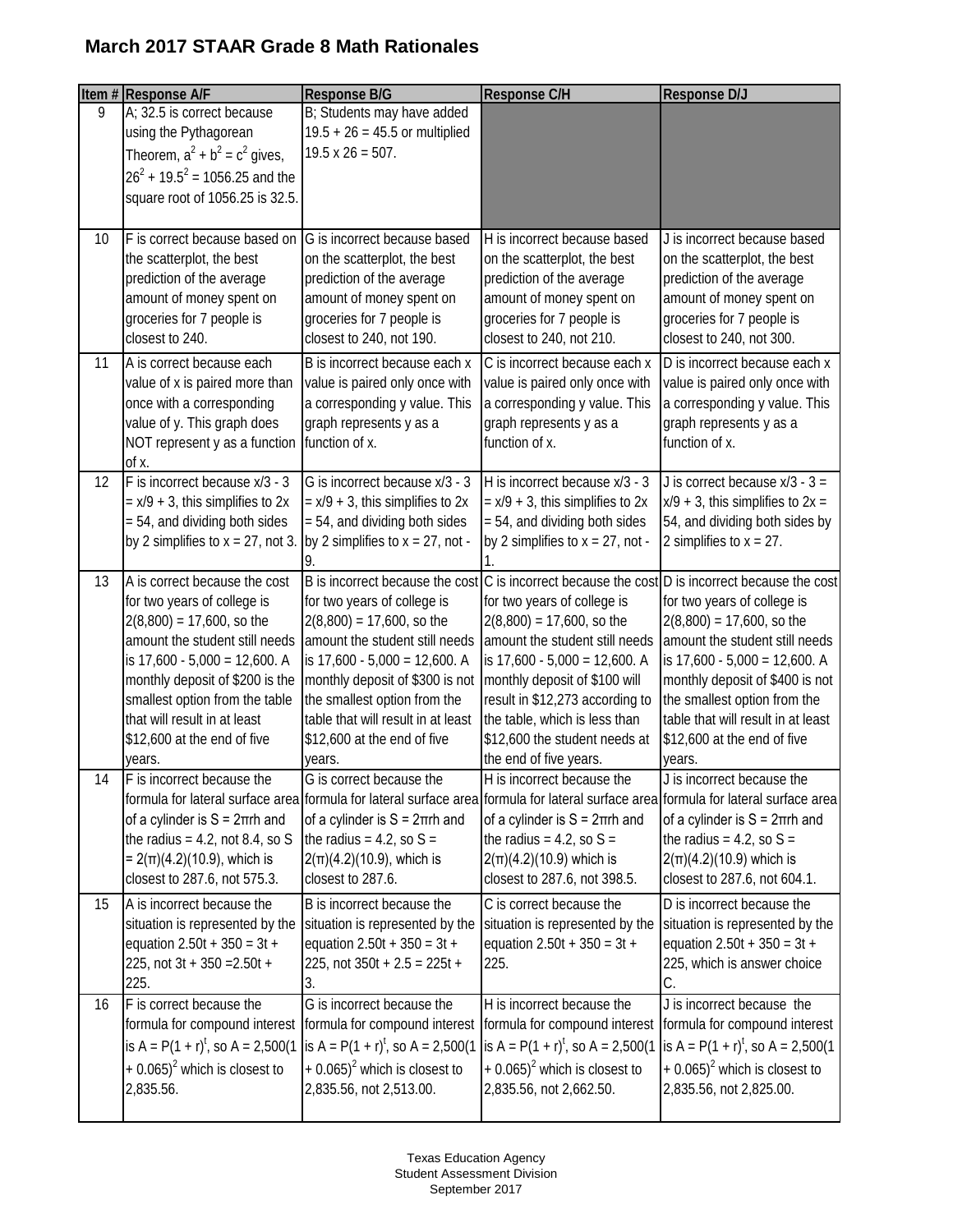|    | Item # Response A/F                                                                                                                                                                                                       | Response B/G                                                                                                                                                                                                                          | Response C/H                                                                                                                                                                                                                            | <b>Response D/J</b>                                                                                                                                                                                                                     |
|----|---------------------------------------------------------------------------------------------------------------------------------------------------------------------------------------------------------------------------|---------------------------------------------------------------------------------------------------------------------------------------------------------------------------------------------------------------------------------------|-----------------------------------------------------------------------------------------------------------------------------------------------------------------------------------------------------------------------------------------|-----------------------------------------------------------------------------------------------------------------------------------------------------------------------------------------------------------------------------------------|
| 17 | A is incorrect because AE/XY<br>= CD/VZ does not represent a<br>true proportion of the lengths<br>of the corresponding sides of<br>the given similar figures.                                                             | B is incorrect because AB/VW<br>= YZ/DE does not represent a<br>true proportion of the lengths<br>of the corresponding sides of<br>the given similar figures.                                                                         | C is incorrect because BC/XY<br>= DE/YZ does not represent a<br>true proportion of the lengths<br>of the corresponding sides of<br>the given similar figures.                                                                           | D is correct because AB/VW =<br>CD/XY represents a true<br>proportion of the lengths of the<br>corresponding sides of the<br>given similar figures.                                                                                     |
| 18 | F is incorrect because 0.00165 G is correct because 0.00165<br>is written as $1.65 \times 10^{-3}$ in<br>scientific notation, not 165 x<br>$10^{-5}$ .                                                                    | is written as $1.65 \times 10^{-3}$ in<br>scientific notation.                                                                                                                                                                        | H is incorrect because<br>0.00165 is written as 1.65 x 10 is written as 1.65 x 10 <sup>-3</sup> in<br>in scientific notation, not 16.5<br>$x 10^{-4}$ .                                                                                 | J is incorrect because 0.00165<br>scientific notation, not 0.165 x<br>$10^{-2}$ .                                                                                                                                                       |
| 19 | A is correct because the graph<br>shows the cost of 5 dollars for<br>every pound of pecan, which<br>is represented by the function<br>$y = 5x$ .                                                                          | B is incorrect because the<br>graph shows the cost of 5<br>dollars for every pound of<br>pecan, which is represented<br>by the function $y = 5x$ , not $y =$<br>$1/5x$ .                                                              | C is incorrect because the<br>graph shows the cost of 5<br>dollars for every pound of<br>pecan, which is represented<br>by the function $y = 5x$ , not $y =$<br>$2x$ .                                                                  | D is incorrect because the<br>graph shows the cost of 5<br>dollars for every pound of<br>pecan, which is represented<br>by the function $y = 5x$ , not $y =$<br>$1/2x$ .                                                                |
| 20 | F is incorrect because the<br>dilation rule (1/4x, 1/4y)<br>creates a pentagon that is<br>smaller than the original<br>pentagon, not a larger<br>pentagon. The 1/4 scale factor<br>is less than 1, not greater than<br>Ί. | G is correct because the<br>dilation rule (1/4x, 1/4y)<br>creates a pentagon that is<br>smaller than the original<br>pentagon. The 1/4 scale factor<br>is less than 1.                                                                | H is incorrect because the<br>dilation rule (1/4x, 1/4y)<br>creates a pentagon that is<br>smaller than the original<br>pentagon. The 1/4 scale factor pentagon, not a larger<br>is less than 1, not greater than<br>1.                  | J is incorrect because the<br>dilation rule (1/4x, 1/4y)<br>creates a pentagon that is<br>smaller than the original<br>pentagon. The 1/4 scale factor<br>is less than 1.                                                                |
| 21 | A is correct because the<br>formula for simple interest is I<br>$=$ Prt, so I = 2,500(0.0475)<br>(1.5), which is about 178.13.<br>This option has the least<br>amount of interest for the<br>loan.                        | B is incorrect because the<br>formula for simple interest is I<br>$=$ Prt, so I = 2,500(0.0475)<br>(1.5), which is about 178.13.<br>This option has the least<br>amount of interest for the<br>loan, not $2,500(0.04)(2.5) =$<br>250. | C is incorrect because the<br>formula for simple interest is I<br>$=$ Prt, so I = 2,500(0.0475)<br>(1.5), which is about 178.13.<br>This option has the least<br>amount of interest for the<br>loan, not $2,500(0.0425)(2) =$<br>212.5. | D is incorrect because the<br>formula for simple interest is I<br>$=$ Prt, so I = 2,500(0.0475)<br>(1.5), which is about 178.13.<br>This option has the least<br>amount of interest for the<br>loan, not $2,500(0.0450)(3) =$<br>337.5. |
| 22 | F is incorrect because the<br>Pythagorean Theorem is a <sup>2</sup> +<br>$b^2 = c^2$ , so 102 + 82 =<br>$c2$ , which simplifies to 164 =<br>c <sup>2</sup> , and the square root of 164<br>is closest to 13, not 18.      | G is incorrect because the<br>Pythagorean Theorem is a <sup>2</sup> +<br>$b^2 = c^2$ , so 102 + 82 =<br>$c2$ , which simplifies to 164 =<br>$c2$ , and the square root of 164<br>is closest to 13, not 6.                             | H is correct because the<br>Pythagorean Theorem is a <sup>2</sup> +<br>$b^2 = c^2$ , so $102 + 82 = c^2$ ,<br>which simplifies to $164 = c^2$ ,<br>and the square root of 164 is<br>closest to 13.                                      | J is incorrect because the<br>Pythagorean Theorem is a <sup>2</sup> +<br>$b^2 = c^2$ , so $102 + 82 = c^2$ ,<br>which simplifies to $164 = c^2$ ,<br>and the square root of 164 is<br>closest to 13, not 9.                             |
| 23 | A; 6 is correct because if the<br>perimeter is equal to the area<br>then $2l + 2w = lw$ , so $2l +$<br>$2(3) = I(3)$ , which simplifies to<br>$6 = 1$ .                                                                   | B; Students may have<br>multiplied $4 \times 3 = 12$ .                                                                                                                                                                                |                                                                                                                                                                                                                                         |                                                                                                                                                                                                                                         |
| 24 | F is incorrect because the<br>formula for the volume of a<br>cone is $V = (1/3)\pi r^2 h$ , so V<br>=(1/3)(π)(2.8125) <sup>2</sup> (7.5) which<br>is closest to 62.13, not 186.38.                                        | G is incorrect because the<br>formula for the volume of a<br>cone is V = $(1/3)πr2h$ , so V =<br>$(1/3)(\pi)(2.8125)^{2}(7.5)$ which is<br>closest to 62.13, not 248.50.                                                              | H is incorrect because the<br>formula for the volume of a<br>cone is V = $(1/3)πr2h$ , so V =<br>$(1/3)(\pi)(2.8125)^2(7.5)$ which is<br>closest to 62.13, not 745.51.                                                                  | J is correct because the<br>formula for the volume of a<br>cone is V = $(1/3)πr2h$ , so V =<br>$(1/3)(\pi)(2.8125)^{2}(7.5)$ which is<br>closest to 62.13.                                                                              |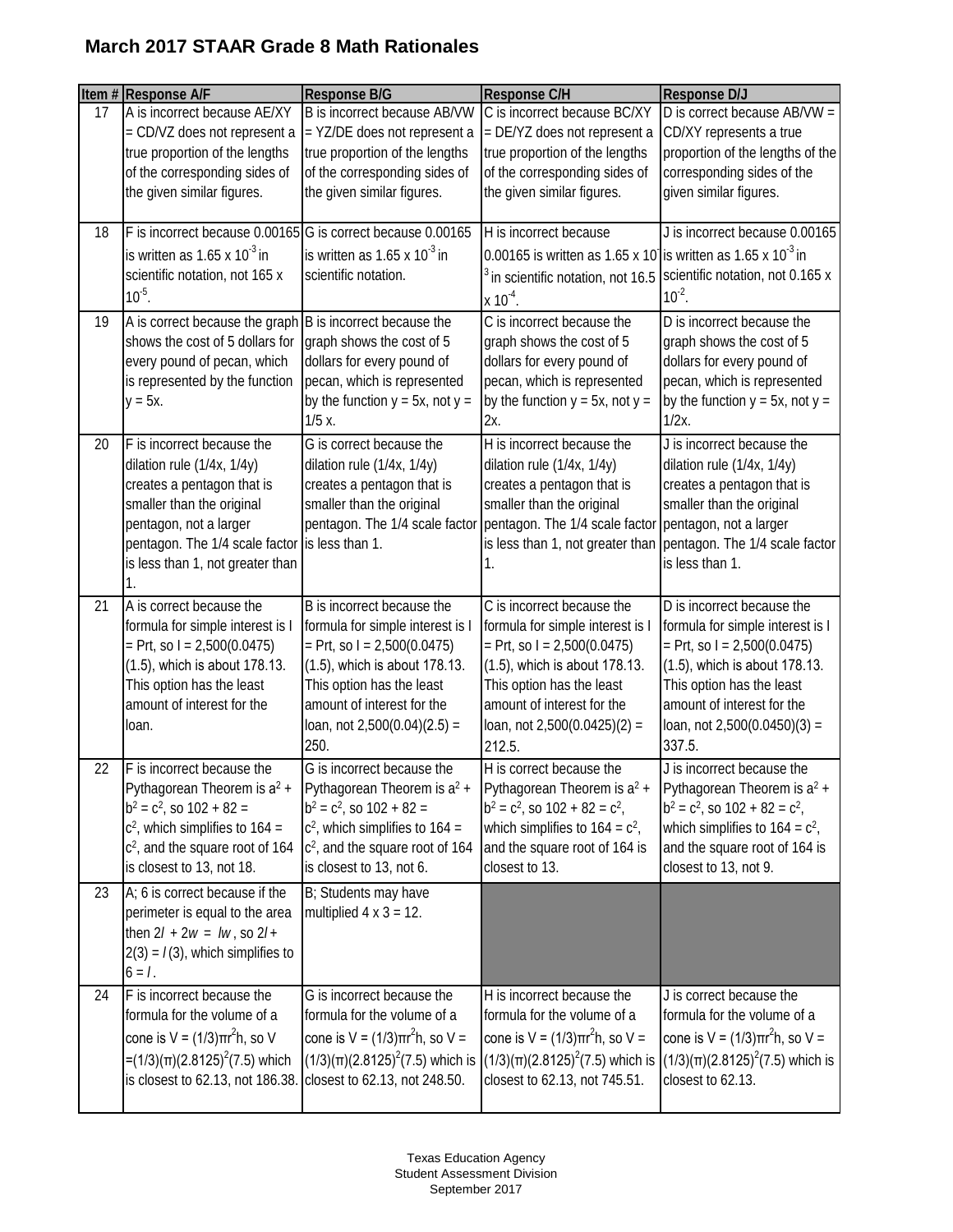|    | Item # Response A/F                                                                                                                                                                                                    | Response B/G                                                                                                                                                                                                                                            | <b>Response C/H</b>                                                                                                                                                                                                    | Response D/J                                                                                                                                                                                                           |
|----|------------------------------------------------------------------------------------------------------------------------------------------------------------------------------------------------------------------------|---------------------------------------------------------------------------------------------------------------------------------------------------------------------------------------------------------------------------------------------------------|------------------------------------------------------------------------------------------------------------------------------------------------------------------------------------------------------------------------|------------------------------------------------------------------------------------------------------------------------------------------------------------------------------------------------------------------------|
| 25 | A is incorrect because two of<br>the ordered pairs have the<br>same x value. To be a<br>function, every x value is                                                                                                     | B is correct because each x<br>value is paired only once with<br>a corresponding y value. To<br>be a function, every x value is                                                                                                                         | C is incorrect because two of<br>the ordered pairs have the<br>same x value. To be a<br>function, every x value is                                                                                                     | D is incorrect because all of<br>the ordered pairs have the<br>same x value. To be a<br>function, every x value is                                                                                                     |
|    | paired with exactly one y<br>value.                                                                                                                                                                                    | paired with exactly one y<br>value.                                                                                                                                                                                                                     | paired with exactly one y<br>value.                                                                                                                                                                                    | paired with exactly one y<br>value.                                                                                                                                                                                    |
| 26 | F is incorrect because the<br>combined area of the smaller<br>squares, $3^2 + 4^2$ , is the same<br>as the area of the largest<br>square, 25. These squares<br>support this statement.                                 | G is incorrect because the<br>combined area of the smaller<br>squares, $5^2$ + 12 <sup>2</sup> , is the same<br>as the area of the largest<br>square, $132$ . These squares<br>support this statement.                                                  | H is correct because the<br>combined area of the smaller<br>squares, $9^2$ + 144, is not the<br>same as the area of the<br>largest square, 21 <sup>2</sup> . These<br>squares do NOT support this<br>statement.        | J is incorrect because the<br>combined area of the smaller<br>squares, $6^2$ + 64, is the same<br>as the area of the largest<br>square, 100. These squares<br>support this statement.                                  |
| 27 | A is incorrect because after<br>the reflection across the y-<br>axis, the center of the new<br>circle will be at $(-x, y)$ , not $(x, y)$<br>у).                                                                       | B is incorrect because after<br>the reflection across the y-<br>axis, the center of the new<br>circle will be at (-x, y), not (x, -<br>у).                                                                                                              | C is correct because after a<br>reflection across the y-axis,<br>the center of the new circle will axis, the center of the new<br>be at $(-x, y)$ .                                                                    | D is incorrect because after<br>the reflection across the y-<br>circle will be at $(-x, y)$ , not $(-x, -$<br>у).                                                                                                      |
| 28 | F is correct because the graph<br>shows a unit rate of 2.75,<br>which models the same rate<br>as the cost to dry-clean each<br>shirt, 16.50/6 = 2.75.                                                                  | G is incorrect because the<br>graph shows a unit rate of<br>16.50, which does not model<br>the same rate as the cost to<br>dry-clean each shirt, $16.50/6 =$<br>2.75.                                                                                   | H is incorrect because the<br>graph shows a unit rate of<br>10.50, which does not model<br>the same rate as the cost to<br>dry-clean each shirt, $16.50/6 =$<br>2.75.                                                  | J is incorrect because the<br>graph shows a unit rate of<br>22.50, which does not model<br>the same rate as the cost to<br>dry-clean each shirt, $16.50/6 =$<br>2.75.                                                  |
| 29 | A is incorrect because $\sqrt{0.02}$<br>is about 0.141, which is<br>between $1/8 = 0.125$ and 18% between $1/8 = 0.125$ and 18%<br>$= 0.18$ , not $1/5 = 0.2$ .                                                        | B is incorrect because $\sqrt{0.02}$<br>is about 0.141, which is<br>$= 0.18$ , not 1.6.                                                                                                                                                                 | C is incorrect because $\sqrt{0.02}$<br>is about 0.141, which is<br>between $1/8 = 0.125$ and $18%$<br>$= 0.18$ , not 0.09.                                                                                            | D is correct because $\sqrt{0.02}$ is<br>about 0.141, which is between<br>$1/8 = 0.125$ and $18\% = 0.18$ .                                                                                                            |
| 30 | F is incorrect because the<br>ratios simplify to $7/8 = 6/9$ ,<br>which do not show the correct<br>slope for segments $\overline{JL}$ and<br>MP                                                                        | G is correct because the ratios H is incorrect because the<br>simplify to $-4/3 = -12/9$ , which<br>show the correct slope for<br>segments $\overline{\text{JL}}$ and $\overline{\text{MP}}$ .                                                          | ratios simplify to $4/11 \neq -3/18$ ,<br>which do not show the correct<br>slope for segments $\overline{JL}$ and<br>$\overline{\mathsf{MP}}$                                                                          | J is incorrect because the<br>ratios simplify to $3/ - 4 \neq 9/ - 12$ ,<br>which do not show the correct<br>slope for segments JL and<br><b>MP</b>                                                                    |
| 31 | A is incorrect because the<br>formula for the area of a<br>square is $A = s^2$ , so $87.5 = s^2$ ,<br>the side length is the square<br>9, not 22.                                                                      | B is incorrect because the<br>formula for the area of a<br>square is $A = s^2$ , so $87.5 = s^2$ ,<br>the side length is the square<br>root of 87.5, which is closest to root of 87.5, which is closest to root of 87.5, which is closest<br>9, not 44. | C is correct because the<br>formula for the area of a<br>square is $A = s^2$ , so $87.5 = s^2$ ,<br>the side length is the square<br>to 9.                                                                             | D is incorrect because the<br>formula for the area of a<br>square is $A = s^2$ , so $87.5 = s^2$ ,<br>the side length is the square<br>root of 87.5, which is closest to<br>9, not 7.                                  |
| 32 | F is incorrect because based<br>on the scatterplot, the best<br>prediction of the resting heart<br>of a person exercising at an<br>average of 8 hours each week<br>is 50 beats per minute, not 30<br>beats per minute. | G is correct because based on<br>the scatterplot, the best<br>prediction of the resting heart<br>of a person exercising at an<br>average of 8 hours each week<br>is 50 beats per minute.                                                                | H is incorrect because based<br>on the scatterplot, the best<br>prediction of the resting heart<br>of a person exercising at an<br>average of 8 hours each week<br>is 50 beats per minute, not 55<br>beats per minute. | J is incorrect because based<br>on the scatterplot, the best<br>prediction of the resting heart<br>of a person exercising at an<br>average of 8 hours each week<br>is 50 beats per minute, not 60<br>beats per minute. |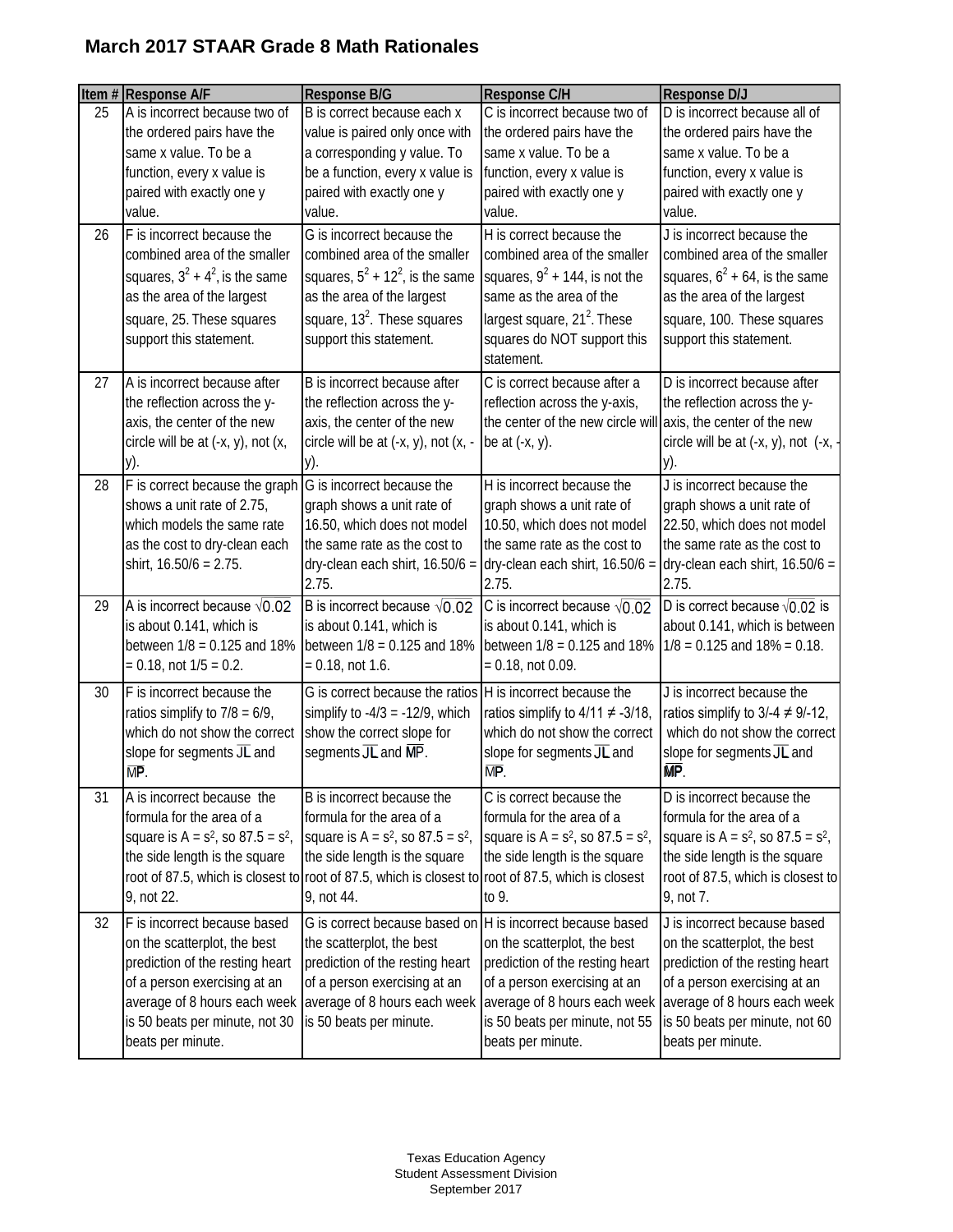|    | Item # Response A/F                                                                          | <b>Response B/G</b>                                                                                                                                                         | Response C/H                                                            | Response D/J                                                  |
|----|----------------------------------------------------------------------------------------------|-----------------------------------------------------------------------------------------------------------------------------------------------------------------------------|-------------------------------------------------------------------------|---------------------------------------------------------------|
| 33 | A is correct because the                                                                     | B is incorrect because the                                                                                                                                                  | C is incorrect because the                                              | D is incorrect because the                                    |
|    | Pythagorean Theorem is $a^2$ + Pythagorean Theorem is $a^2$ +                                |                                                                                                                                                                             | Pythagorean Theorem is $a^2 +$                                          | Pythagorean Theorem is $a^2 +$                                |
|    |                                                                                              | $b^2 = c^2$ , so $12^2 + x^2 = 39^2$ which $b^2 = c^2$ , so $12^2 + x^2 = 39^2$ which $b^2 = c^2$ , so $12^2 + x^2 = 39^2$ which $b^2 = c^2$ , so $12^2 + x^2 = 39^2$ which |                                                                         |                                                               |
|    |                                                                                              | simplifies to $x^2$ = 1,377 and the simplifies to $x^2$ = 1,377 and the simplifies to $x^2$ = 1,377 and the simplifies to $x^2$ = 1,377 and the                             |                                                                         |                                                               |
|    |                                                                                              | square root of 1,377 is closest square root of 1,377 is closest square root of 1,377 is closest square root of 1,377 is closest                                             |                                                                         |                                                               |
|    | to 37.1.                                                                                     | to 37.1, not 40.8.                                                                                                                                                          | to 37.1, not 27.                                                        | to 37.1, not 51.                                              |
| 34 | F; 40 is correct because if<br>Nicki can make 4 baskets in                                   | G; Students may have<br>multiplied 4 baskets times 5                                                                                                                        |                                                                         |                                                               |
|    | 1/2 hour, she can make 40<br>baskets in 8 hours.                                             | hours to get 20 or multiplied 2<br>times 5 to get 10.                                                                                                                       |                                                                         |                                                               |
| 35 | A is incorrect because the                                                                   | B is correct because the                                                                                                                                                    | C is incorrect because the                                              | D is incorrect because the                                    |
|    | formula for simple interest is I                                                             | formula for simple interest is I                                                                                                                                            | formula for simple interest is I                                        | formula for simple interest is I                              |
|    | $=$ Prt and the interest is 6,500                                                            | $=$ Prt and the interest is 6,500                                                                                                                                           | = Prt and the interest is $6,500 -$ = Prt and the interest is $6,500 -$ |                                                               |
|    | $5,000 = 1,500$ , so $1,500 =$                                                               | $5,000 = 1,500$ , so $1,500 =$                                                                                                                                              | $5,000 = 1,500$ , so $1,500 =$                                          | $5,000 = 1,500$ , so $1,500 =$                                |
|    | $5,000(r)(4)$ , and dividing both                                                            | $5,000(r)(4)$ , and dividing both                                                                                                                                           | $5,000(r)(4)$ , and dividing both                                       | $5,000(r)(4)$ , and dividing both                             |
|    | sides by 20,000 gives $r =$<br>$0.075 = 7.5\%$ , not 5.8%.                                   | sides by 20,000 gives $r =$<br>$0.075 = 7.5\%$ .                                                                                                                            | sides by 20,000 gives $r =$<br>$0.075 = 7.5\%$ , not 3.3%.              | sides by 20,000 gives $r =$<br>$0.075 = 7.5\%$ , not 1.9%.    |
|    |                                                                                              |                                                                                                                                                                             |                                                                         |                                                               |
| 36 | F is incorrect because the                                                                   | G is incorrect because the                                                                                                                                                  | H is correct because the                                                | J is incorrect because the                                    |
|    | coordinates of F'G'H'J' are<br>found by multiplying the                                      | coordinates of F'G'H'J' are<br>found by multiplying the                                                                                                                     | coordinates of F'G'H'J' are<br>found by multiplying the                 | coordinates of F'G'H'J' are<br>found by multiplying the       |
|    | coordinates of FGHJ by 1/4                                                                   | coordinates of FGHJ by 1/4                                                                                                                                                  | coordinates of FGHJ by 1/4                                              | coordinates of FGHJ by 1/4                                    |
|    | which is described by the                                                                    | which is described by the                                                                                                                                                   | which is described by the                                               | which is described by the                                     |
|    | dilation rule $(x, y) \rightarrow (1.4x,$                                                    | dilation rule $(x, y) \rightarrow (1.4x,$                                                                                                                                   | dilation rule $(x, y) \rightarrow (1.4x,$                               | dilation rule $(x, y) \rightarrow (1.4x,$                     |
|    | 1.4y), not $(x, y) \rightarrow (5/7x,$                                                       | 1.4y), not $(x, y) \rightarrow (x + 1, y +$                                                                                                                                 | $1.4y$ ).                                                               | 1.4y), not $(x, y) \rightarrow (x - 2, y +$                   |
|    | $5/7y$ ).                                                                                    | 2).                                                                                                                                                                         |                                                                         | 1).                                                           |
| 37 | A is correct because the                                                                     | B is incorrect because the                                                                                                                                                  | C is incorrect because the                                              | D is incorrect because the                                    |
|    | amount of money can be                                                                       | amount of money can be                                                                                                                                                      | amount of money can be                                                  | amount of money can be                                        |
|    | found by multiplying 10 times                                                                | found by multiplying 10 times                                                                                                                                               | found by multiplying 10 times                                           | found by multiplying 10 times                                 |
|    | the number of weeks, n, and<br>adding her saving of 25, which adding her saving of 25, which | the number of weeks, n, and                                                                                                                                                 | the number of weeks, n, and<br>adding her saving of 25, which           | the number of weeks, n, and<br>adding her saving of 25, which |
|    |                                                                                              | is represented by the function this represented by the function this represented by the function this represented by the function t                                         |                                                                         |                                                               |
|    | $= 10n + 25.$                                                                                | $= 10n + 25$ , not t = 25n + 10.                                                                                                                                            | $= 10n + 25$ , not t = 35n.                                             | $= 10n + 25$ , not t = 15n.                                   |
|    |                                                                                              |                                                                                                                                                                             |                                                                         |                                                               |
| 38 | F: 237.5 is correct because                                                                  | G; Students may have                                                                                                                                                        |                                                                         |                                                               |
|    | the formula for the total                                                                    | multiplied $7.5(5)(6.5) = 243.75$                                                                                                                                           |                                                                         |                                                               |
|    | surface area of a rectangular                                                                | or $(7.5 + 5 + 6.5)(4) = 76$ .                                                                                                                                              |                                                                         |                                                               |
|    | prism is $S = Ph + 2B$ which is                                                              |                                                                                                                                                                             |                                                                         |                                                               |
|    | $25(6.5) + 2(37.5) = 237.5.$                                                                 |                                                                                                                                                                             |                                                                         |                                                               |
| 39 | A is correct because the graph B is incorrect because the                                    |                                                                                                                                                                             | C is incorrect because the                                              | D is incorrect because the                                    |
|    | describes the profit to be                                                                   | graph describes the profit to                                                                                                                                               | graph describes the profit to                                           | graph describes the profit to                                 |
|    | \$7.50 for each box.                                                                         | be \$7.50 for each box, not<br>10.00 for each box.                                                                                                                          | be \$7.50 for each box, not<br>4.00 for 30 boxes.                       | be \$7.50 for each box, not<br>3.00 for 4 boxes.              |
|    |                                                                                              |                                                                                                                                                                             |                                                                         |                                                               |